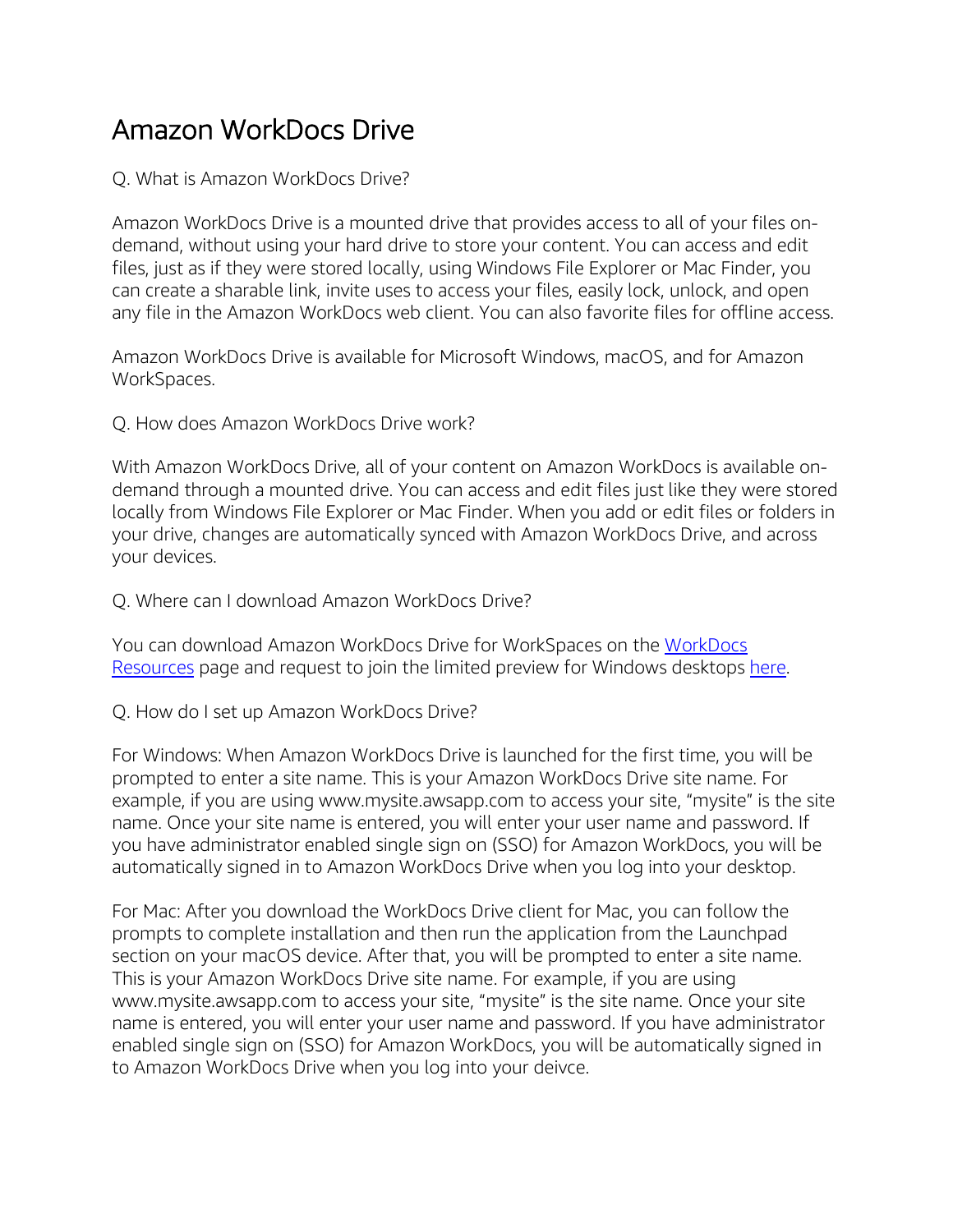Q. What happens when you open a file in Amazon WorkDocs Drive?

The file is downloaded on-demand for you to view or edit. When you save or close the file, it is automatically synced to Amazon WorkDocs Drive. There is no local copy stored on your desktop, unless you have favorited the file for offline access.

Q. What collaboration features does Amazon WorkDocs Drive provide?

You can share links to your files, invite Amazon WorkDocs Drive users to collaborate on your files, lock files while you're working on them to keep them from being overwritten, add files to your favorites in Amazon WorkDocs Drive, store your favorites for offline access, easily search for files on Amazon WorkDocs Drive, and open any file in the Amazon WorkDocs Drive web client to provide feedback. All changes you make are automatically synced to Amazon WorkDocs Drive over an encrypted connection.

Q. How can I add feedback to files on Amazon WorkDocs Drive?

You can open a file on Amazon WorkDocs Drive in the web client by right clicking it, and selecting Open Amazon WorkDocs Drive in browser. The Amazon WorkDocs Drive web client can view 25+ file types for you to view and provide feedback on.

Q. Can I work on my files stored on Amazon WorkDocs Drive when I am offline?

By default, your files on Amazon WorkDocs Drive are streamed to you on-demand when you access them. However, you can favorite files and folders for offline access. To favorite a file or folder on Amazon WorkDocs Drive, right click it and select Add to Favorites. To store your favorites locally for offline access, right click Amazon WorkDocs Drive and select Store Favorites Locally. Changes made while you're offline will be synced to Amazon WorkDocs Drive once you're online.

Q. How can I search files in Amazon WorkDocs Drive?

You can search for files by file name in Amazon WorkDocs Drive by left clicking the Amazon WorkDocs Drive icon in the system tray.

Q. How do I add and remove files in Amazon WorkDocs Drive?

All your files on Amazon WorkDocs Drive are available through Amazon WorkDocs Drive. Any file you add to Amazon WorkDocs Drive through Windows File Explorer or Mac Finder will be added to Amazon WorkDocs Drive, and synced to your other devices. Any file you remove from Amazon WorkDocs Drive will be deleted, and moved to the Amazon WorkDocs Drive recycle bin.

Q. Can I perform standard actions on files and folders in Amazon WorkDocs Drive?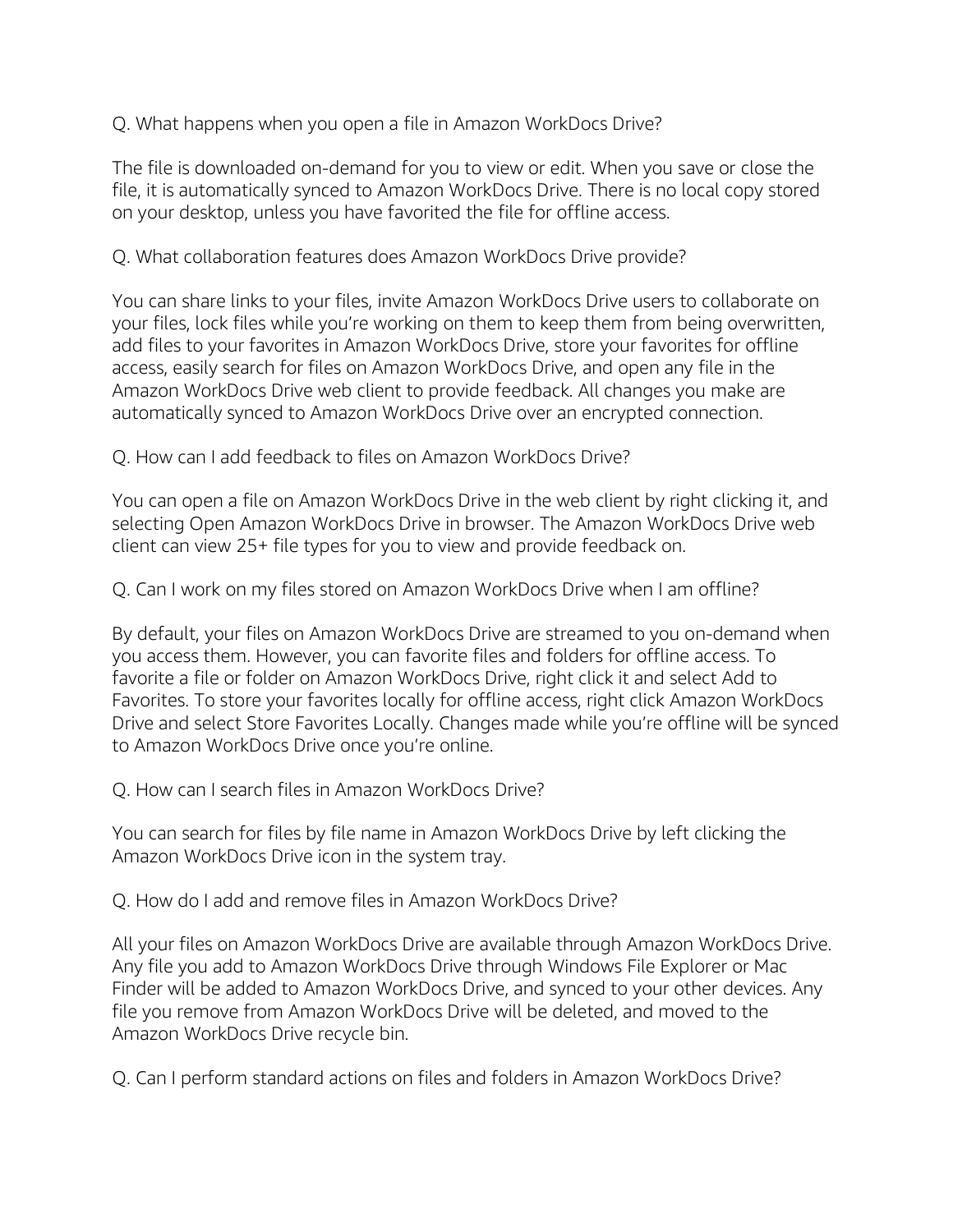Yes, in Amazon WorkDocs Drive you can create, rename, move, and delete files and folders through Windows File Explorer or Mac Finder. You can also see file and folder properties like file size, date modified, and file type. You cannot create files in the root of the "Shared with Me" folder. You also cannot delete files or folders you do not own, or co-own. You will receive an "Access Denied" error.

Q. What do the icons on my files in Amazon WorkDocs Drive mean?

Amazon WorkDocs Drive shows three icons depending on the status of your files: files available online are shown with a blue cloud icon, files stored locally are shown with a green checkmark icon, and files syncing to Amazon WorkDocs Drive are shown with a blue syncing icon.

Q. Can I store a file with any name on Amazon WorkDocs Drive?

You can store any type of file or folder on Amazon WorkDocs Drive. However, a file or folder cannot have a name longer than 160 characters, and cannot be larger than 5 GB. If you need to add a file to Amazon WorkDocs Drive that is larger than 5 GB, use the sync client. Also, your file and folder cannot have the following characters in its name:

- \*
- $\overline{1}$
- $\setminus$
- :
- $\prec$
- >
- ?
- $\bullet$
- "
- character code 202E
- any file/folder that has a trailing space (" ") or period (".")

Q. Does Amazon WorkDocs Drive support multi-user access?

No, Amazon WorkDocs Drive does not support multiple users on the same desktop.

Q. Can I still use the sync client, mobile app, or web client to access my files on Amazon WorkDocs Drive?

Yes, all files stored on Amazon WorkDocs Drive are available in clients that you have configured.

Q. How do you authenticate to Amazon WorkDocs Drive on your PC?